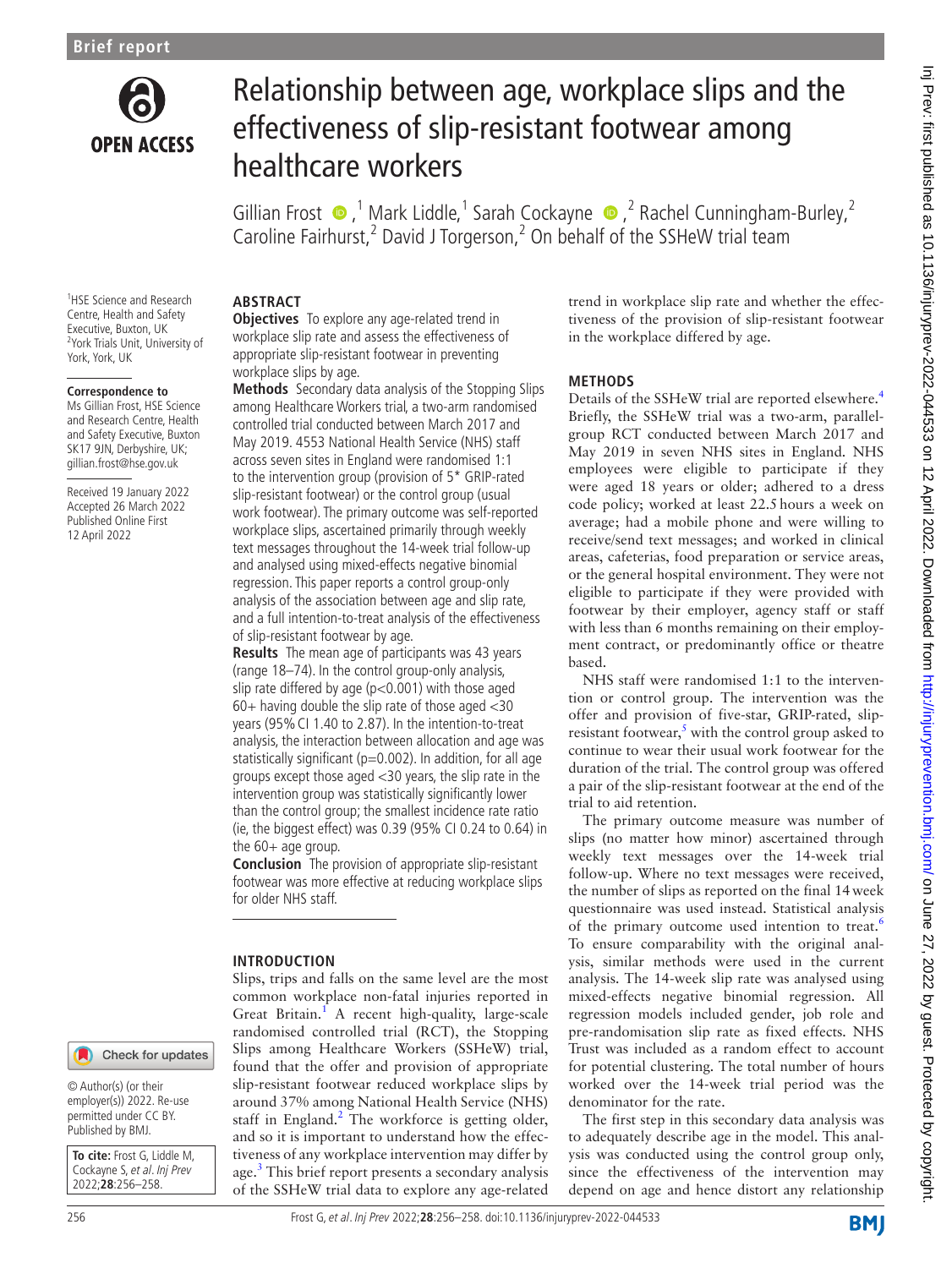between age and workplace slip rate. The model described earlier was repeated but additionally included age as a linear term, quadratic polynomial, cubic polynomial, non-linear effect using a cubic spline and a categorical variable (in 10-year age groups). The models were compared using the Akaike Infor mation Criterion (AIC) and found that age as a categorical variable provided the best fit to the data (ie, it had the lowest AIC). As a sensitivity analysis, other variables measured at base line, such as body mass index, were included as fixed effects if they were potentially confounding the association between age and slip rate; that is, they were associated with both age and slips (assessed using mixed-effects linear regression for age and mixed-effects negative binomial regression for slip rate, with random and fixed effects as specified previously, and p<0.05). To prevent overfitting, the number of potential confounders was reduced using a forward stepwise procedure (p<0.05 for inclusion and p>0.10 for exclusion) based on the same mixed-effects negative binomial regression for slip rate but excluding age. The age analysis was then repeated but additionally including this reduced list of potential confounders. The results were similar and made no difference to how age was best specified (results not shown).

An analysis looking at the effectiveness of the intervention by age was conducted on the full SSHeW trial population. The regression model was as specified earlier but also included group allocation, categorical age and the interaction between group allocation and age as fixed effects.

## **Patient and public involvement**

NHS staff (aged 20–71 years) from diverse roles including nurses, catering, housekeeping and doctors were consulted about the rationale for the trial, shoe styles, use of text messages, follow-up duration and testing slip resistance of usual work foot wear. An NHS employee was a member of the joint Trial Steering Committee and Data Monitoring and Ethics Committee.

## **RESULTS**

There were 4553 participants randomised between June 2017 and January 2019 (2275 intervention and 2278 control). Baseline char acteristics were well balanced across groups. The mean age of the participants was 43 years (range 18–74), and most were female (85%) and worked in wards (54%), clinical areas (32%) or in the community (12%). After exclusions due to withdrawals and missing data, 4504 (2257 intervention, 2247 control) participants were included in the analysis. The full participant flow diagram<sup>[6](#page-2-5)</sup> and descriptions of all baseline variables<sup>[2](#page-2-1)</sup> are reported elsewhere.

[Table](#page-1-0) 1 shows the number of people, number of working hours, crude incidence rates and adjusted incidence rate ratios (aIRRs) by age. In the control group-only analysis, there was strong evidence that slip rate differed by age ( $p$ <0.001). The slip rate for those aged 60 or older was statistically significantly greater than those for the other age groups (all  $p < 0.05$ ) and was double the slip rate at age <30 years (aIRR 2.00, 95%CI 1.40 to 2.87). The slip rate for those aged 40–49 years was also statistically significantly greater than the slip rate at age <30 years (aIRR 1.32, 95%CI 1.06 to 1.64), although this did not remain significant when adjusted for potential confounders (aIRR 1.22, 95%CI 0.98 to 1.52).

In the analysis looking at the effectiveness of the intervention, the interaction between allocation and age was statistically significant  $(p=0.002)$ . For all age groups, the slip rate in the intervention group was lower than the control group, but this was not a statistically significant reduction when age was <30 years (aIRR 0.93, 95%CI 0.73 to 1.20). The reduction was statistically significant for all other

| Age group        |      |                    | Control group                    |                     |     |       |        | Intervention group                          |                            | Intervention relative to control group |
|------------------|------|--------------------|----------------------------------|---------------------|-----|-------|--------|---------------------------------------------|----------------------------|----------------------------------------|
| (years)          |      | Slips Person-hours | Crude incidence rate* (95% CI)   | aIRR1 (95% CI)      |     | Slips |        | Person-hours Crude incidence rate* (95% CI) | $a$ RR $\ddagger$ (95% Cl) | <b>P</b> value                         |
| 378              |      | 721 169 091        | 0.160 (0.148 to 0.172)           | $1.00$ (ref)        | 389 | 641   | 166475 | $0.144(0.133$ to $0.156)$                   | 0.93(0.73 to 1.20)         | 0.585                                  |
| 487<br>$30 - 39$ | 919  | 220639             | $0.156(0.146 \text{ to } 0.167)$ | 1.18 (0.94 to 1.48) | 475 | 464   | 209920 | 0.083(0.076 to 0.091)                       | 0.58(0.46 to 0.74)         | 50.001                                 |
| 632              | 1218 | 292666             | $0.156(0.147 \text{ to } 0.165)$ | 1.32 (1.06 to 1.64) | 616 | 685   | 277148 | $0.093$ (0.086 to 0.100)                    | 0.53(0.43 to 0.64)         | 50.001                                 |
| 633<br>$50 - 59$ | 1023 | 291799             | $0.131(0.124 \text{ to } 0.140)$ | 1.00(0.80 to 1.25)  | 677 | 741   | 306812 | $0.091$ (0.084 to 0.097)                    | 0.69(0.57 to 0.85)         | &0.001                                 |
| $\overline{17}$  | 229  | 50983              | $0.168$ (0.147 to 0.192)         | 2.00 (1.40 to 2.87) | 100 | 102   | 41603  | $0.092$ (0.075 to 0.112)                    | 0.39(0.24 to 0.64)         | < 0.001                                |

aIRR, adjusted incidence rate ratio; N, number of people; ref, reference category. as random effect.<br>aIRR, adjusted incidence rate ratio; N, number of people; ref, reference category as random effect.

<span id="page-1-0"></span>